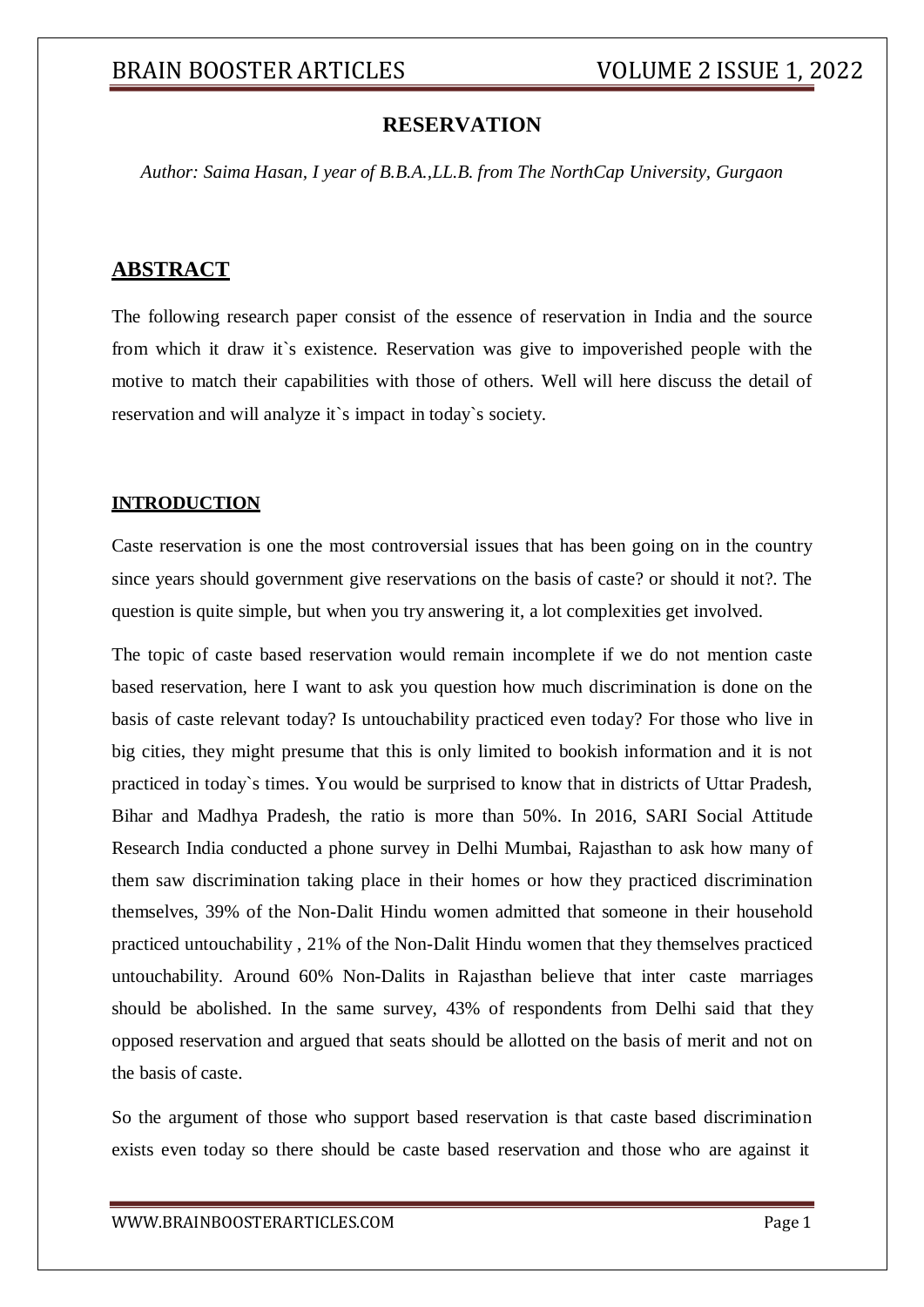argue that seats should be allotted on the basis of merit and that the caste based reservation undoes the equality in society.

### **ORIGIN OD CASTE SYSTEM**

There are several theory behind caste the origin of the caste system. According to a theory found in Rig Veda, the first humans in our universe destroyed themselves to create our society. People of different categories that is, " Varna" came out of their different body parts. For example from the head came out Brahmans-the intelligent and knowledgeable ones and it is believed that they are responsible for our education, from their arms came out the Kshatriyas- that were powerful and strong and hence considered as warriors, from their thighs came out the Vaishyas-the traders and from their feet came out the Shudras that do menial jobs in our society. One category is missing from the entire system-that of the Dalits because they are not even in the classification this is why they are called "Avarnas" people who do not have any varna and they are given the task of cleansing.

Another theory suggest that your caste depends on the deeds of your past life, so, if you did good deeds in your past life, you would be born as a Brahman in this life and if you did not do good deeds in your past life you would be born as a Dalit in this life. According to this theory if a lower caste person to be born into an upper caste in his next life then they should work dutifully within their own caste.

With passage of time, this caste system became more rigid and caste rules can be seen anywhere. What work you do, who do you marry, what temples do you go to and whom do you eat with all this dependent on caste and people could not been shunned their caste identities which is why, several lower caste people become Buddhists in the  $6<sup>th</sup>$  century. Gautam Buddha, who himself was Kshatriyas was also against this caste system. And this conversion in Buddhism was not seen only in the 6th century but also in 1956,B.R Ambedkar was a part of mass conversion in which around 5lakh lower caste Hindus converted to Buddhism.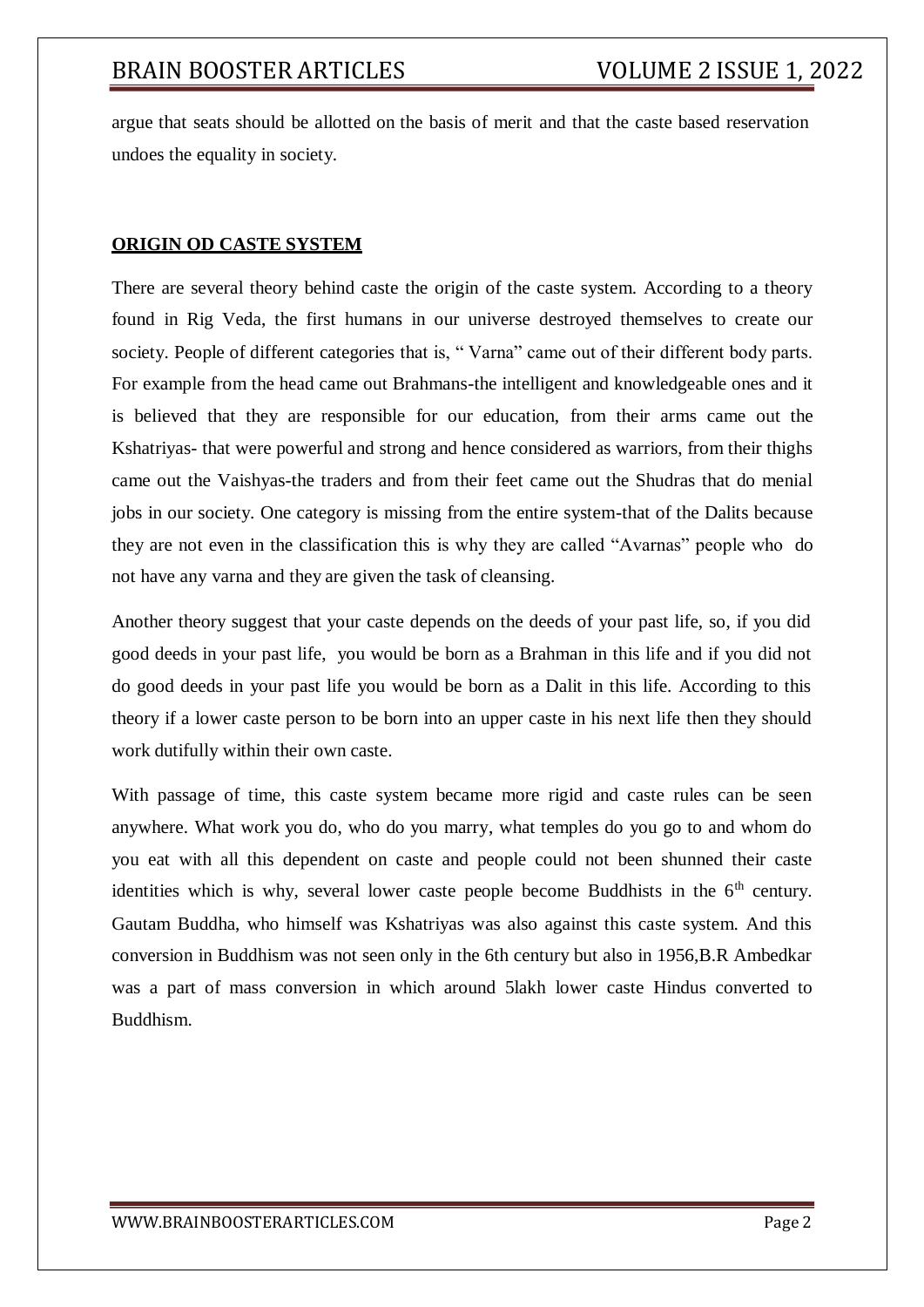### **BRITISH INFLUENCE**

After the coming of British, this entire system has changed and become even more discriminatory and rigid. The reason behind this is simple, British wanted to make the task of administrating India more simple. For British the entire system was extremely complex and so they wanted to simplify it. James Prince who was British scholar who was conducting the census of 1834 he found out that even in the Brahmans of Benaras, there were more than 107 distinct castes. For the 1872 census, Waterfield thought that it would be easier to classify Indians along the four Varna system. Everyone today knows about the four Varna system- it is that popular, but W.R Cornsih who was responsible for the census of Madras, In 1871 gave a very famous statement-"It is doubtful that there was any period during which the Hinduswere composed of the four castes only. He believed that historically, no such period existed when Hindus were divide only into four categories and that even more divisions existed. So British popularized the four Varna system in which the Brahmans were classified at the top as the privileged class. Warren Hastings took initiative in 1772 to formulate the Hindu Muslim law, for this he hired 11 Brahmans Pandits, who took advantage of the situation and applied Vedic laws even more widely this is called "Brahmanism"or "Brahmanwaad" that forced upon the Hindus until then, the Vedic system of our four system was not so widely practiced and nor did every Hindu practice it was forcefully imposed. M.N Srinivas and Indian sociologist describes how the British Raj made socially mobility even more difficult, the intermingling of people from different castes become even more difficult after the advent of the British. Earlier, it was possible for people belonging to castes other than Brahmans to gain political power, but the British made this even more difficult. For example, Lord Hardinge, the viceroy of India in 1910s decided all the seats in public services would be filled up by an open competition exam, which would be conducted in English, this was a huge advantage for the Brahmans of the Madras Presidency because they were the sole ones who had the privileged access of learning this language. Due to this, Brahmans in Madras(who compromised only 3% of the population there) occupied more than 80% of the posts, so, in the princely states of Mysore, the Tamil Brahmans monopolized all the jobs.

### **PRE-INDEPENDENCE**

There were a lot of people in the late  $19<sup>th</sup>$  and  $20<sup>th</sup>$  century who took concrete measures against our caste system. SahujiMaharaj was the first person in India to implement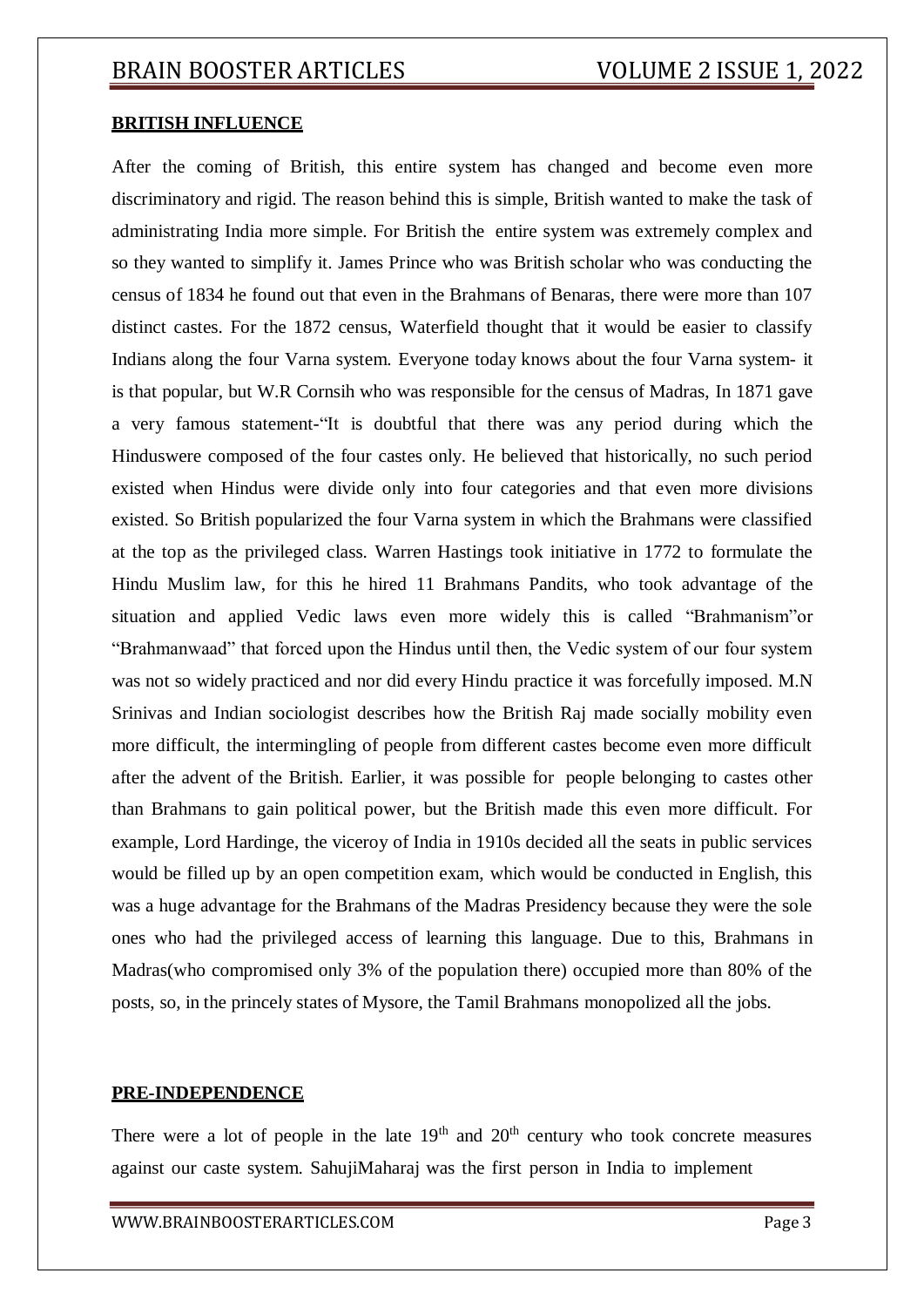## BRAIN BOOSTER ARTICLES VOLUME 2 ISSUE 1, 2022

reservation in Kolhapur region. JyotiraoPhule, who was born in the Shudra caste, was very inspired by the struggle of slaves in America. In 1873, he established the "SatyashodhakSamaj" for the upliftment of the lower castes. He refused the sacrosanct ness of the Vedas and refused to believe that only the Brahmans should have control over Hindu religion. The biggest contribution in the  $20<sup>th</sup>$  century against caste system has arguably been that of B.R Ambedkar who has written popular books like "Annihilation of caste" and " The emancipation of untouchables", he was also demanding separate representation for the lower castes that he also referred to as "oppressed" or "depressed" class. Separate representation not just against the British, but also against the Brahmans, in 1930 Nagpur he organized a Depressed Classes Congress and declared that for the safety of the Depressed Classes, their need for independence from the British as well as the congress. In August 1932, British Prime Minister Ramsay MacDonald accepted the demands of Dr.Ambedkar and decided to allot sepertae electorates for the depressed classes, under which all minorities namely, Mohammadians, Parsis, Anglo-Indian and depressed classes were being granted a separate electorate. When Gandhi Ji heard that British had granted separate electorate to Dalits, he announced a fast unto death, because he believed that this policy was creating a chasm between Harijans and the rest of the Hindus. But Dr. Ambedkarremained unmoved he believed a separate representation was the was the way to upliftment of the depressed classes, but deteriorating health of Gandhi Ji closed all options but to negotiation which is called as "Poona Pact" and Gandhi Ji reassured him that instead of separate electorates, more reservations could be provided for the depressed classes in the joint electorates, so, the seats reserved for them were increased to 148 after the Poona Pact. A lot of people believe that had Dalits been granted a separate electorates, then their situation would been granted today.

### **POST INDEPENDENCE**

Post Independence, the depressed classes were given reservation and political representation in both public as well as public employment, for political representation, the system of join electorates continued. This is why out the 543 Lok Sabha seats 84 seats have reserved for Schedule Castes and 47 have reserved for Scheduled Tribes. Apart from this, when the constitution was being drafted in 1950, Article 15 and 16 were in it which allow special provisions being granted to uplift the socially and educationally backward classes in terms of education and public employment. In proportion to population,15% of the seats are reserved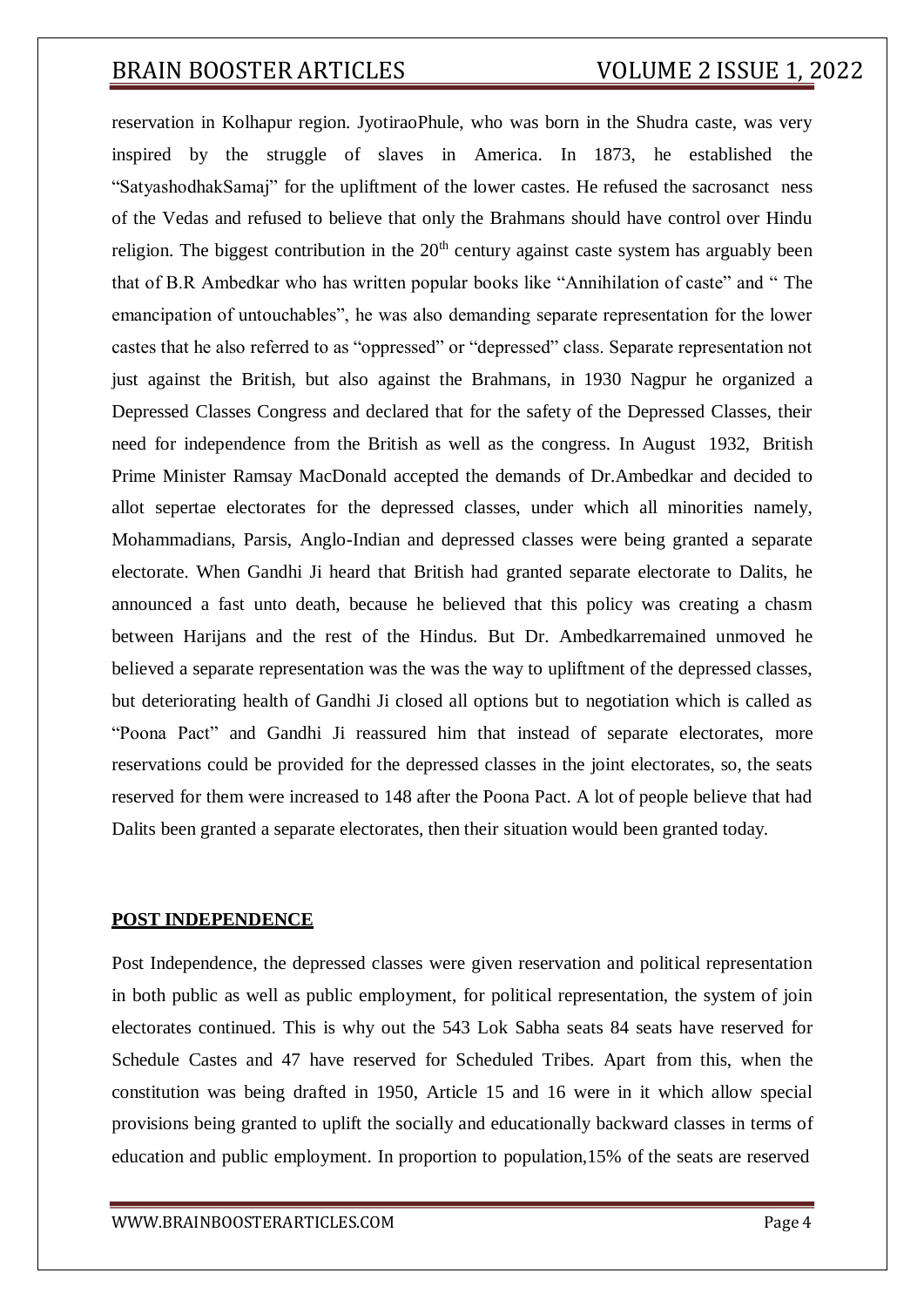# BRAIN BOOSTER ARTICLES VOLUME 2 ISSUE 1, 2022

for scheduled castes and 7.5% of seats are reserved for scheduled tribes today. Before 1993, reservation only existed for the scheduled castes and scheduled tribes but post 1993, reservation were extended for the other backward as well as after the Mandal Commission report. As per the report, 27% reservations were granted to OBCs in the government jobs and alter educational institutions as well which brought the percentage of reserved seats under the central government to total 49.5%. as for the state government, they were given the powers to extend the reservations for the rest of the communities. In 2019 these reservations went one step ahead and granted 10% reservations to economically weaker sections belonging to general category in the higher educational institutes which brought total reservations to almost 60%.

### **WHAT HAS BEEN THE IMPACT OF CASTE RESERVATION?**

First we have to talk about the outcome in higher education. In Article 15 and 16 of the constitution has give the powers to our government to reserve seats in educational institutes and in matters of public employment. According to population share, about 22% seats have been reserved for SCs and STs, so the first question is has reservation resulted in increased representation of the SCs and STs? From 1970 to 1990, this representation has increased for both the groups and according to latest higher education survey this representation has increased further as well. But can we say with utmost guarantee that reservation is the reason behind the increase in representation? It is possible that the economic growth in India, SCs and STs have been uplifted more and this is the reason behind the increase in their representation. If we want, we can speak of it possibilities but as told by researchers, we cannot say with guarantee that reservation only is responsible for it. Despite the increase we must focus on the fact that the representation share of STs is still lower than their reservation number. One the most common criticism of reservation is of creamy layer, according to this theory,the SCs and STs that do get reservation do not belong to some poor family but are infact from rich family and because of the reservation, the people belonging to poorer section from the general category do not get seats. SC and ST do get reservation are better off in their own group but their situation is not better than general category people. The argument given against the reservation in education is that the reserved students have lesser score requirements. This might help them get a seat but after getting into the college, they would struggle and this would be wasted. In a research conducted in 215 engineering colleges, it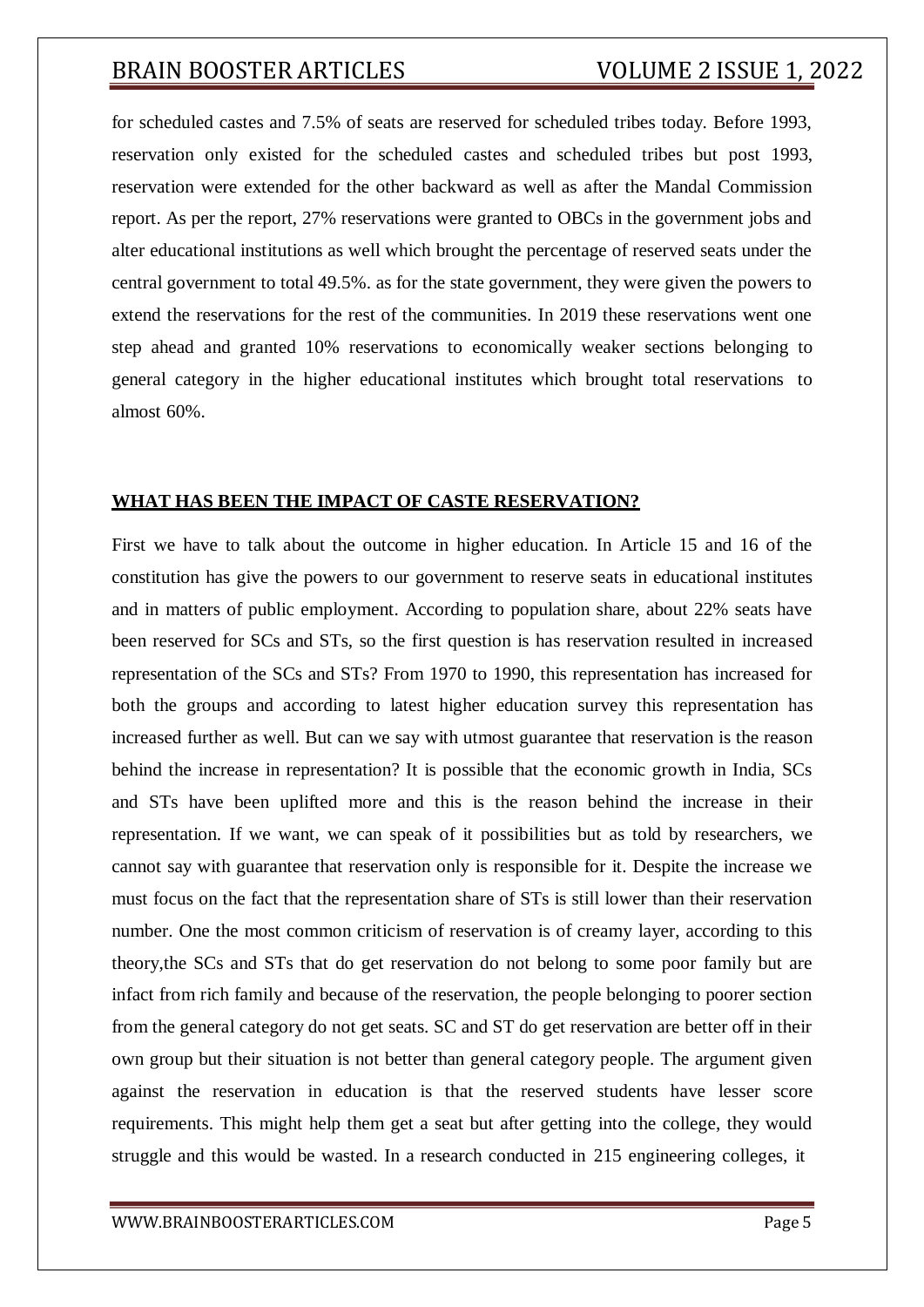# BRAIN BOOSTER ARTICLES VOLUME 2 ISSUE 1, 2022

was found that there isn`t any evidence that suggested that reserved students are not able to coup up with the syllabus.

According to government data, there has been an increase in representation of SCs and STs in government administration. But when we look at this data in detail and divide the government positions in different levels, we see that SCs and STs have representation but it is mostly in lower positions. For example their representation in near their representation quota only in group C and D category. SCs have higher representations in group D positions because many of these people Are sanitation workers, in fact, 40% sanitation workers are SCs. One more argument that is quoted against the reservation in government jobs that if people from the marginal group enter governance then the effectiveness of governance will be compromised. To study this argument two researchers have studied the data of Indian Railways from 1980 to 2000 and found out there is no such evidence, but in some cases they found out that efficiency has increased because of reserved employees.

Reservation has resulted in the increased representation of disadvantaged groups in public administration and higher educational institutes but what has been the impact in their lives? According to research, overall there has been a positive impact in their lives but there is lot of room for improvement even now. For example the post reservation in government jobs, the representation of SCs and STs in salaried jobs increased by 5%. Due to reservation on an average a student stared studying for 0.8 years and more. If we talk about reservation in political seats there we see a mixed impact, reservation in gram panchayat has resulted in decrease in poverty amongst the STs but there is no such impact in schedule caste.

If we look at all these studies then you feel like that reservation is quite a good policy in so many positive changes but we should also remember that reservation cannot change everything and we have seen certain examples that reservation wouldn`t necessarily result in changing the undercurrent of the society. Many researchers have talked about the same as well that including quotas in political representation do not guarantee benefit to marginal communities, to win a panchayat election, a leader needs support from different social groups and this is the reason that many times they would not take such decision that will only help their group.